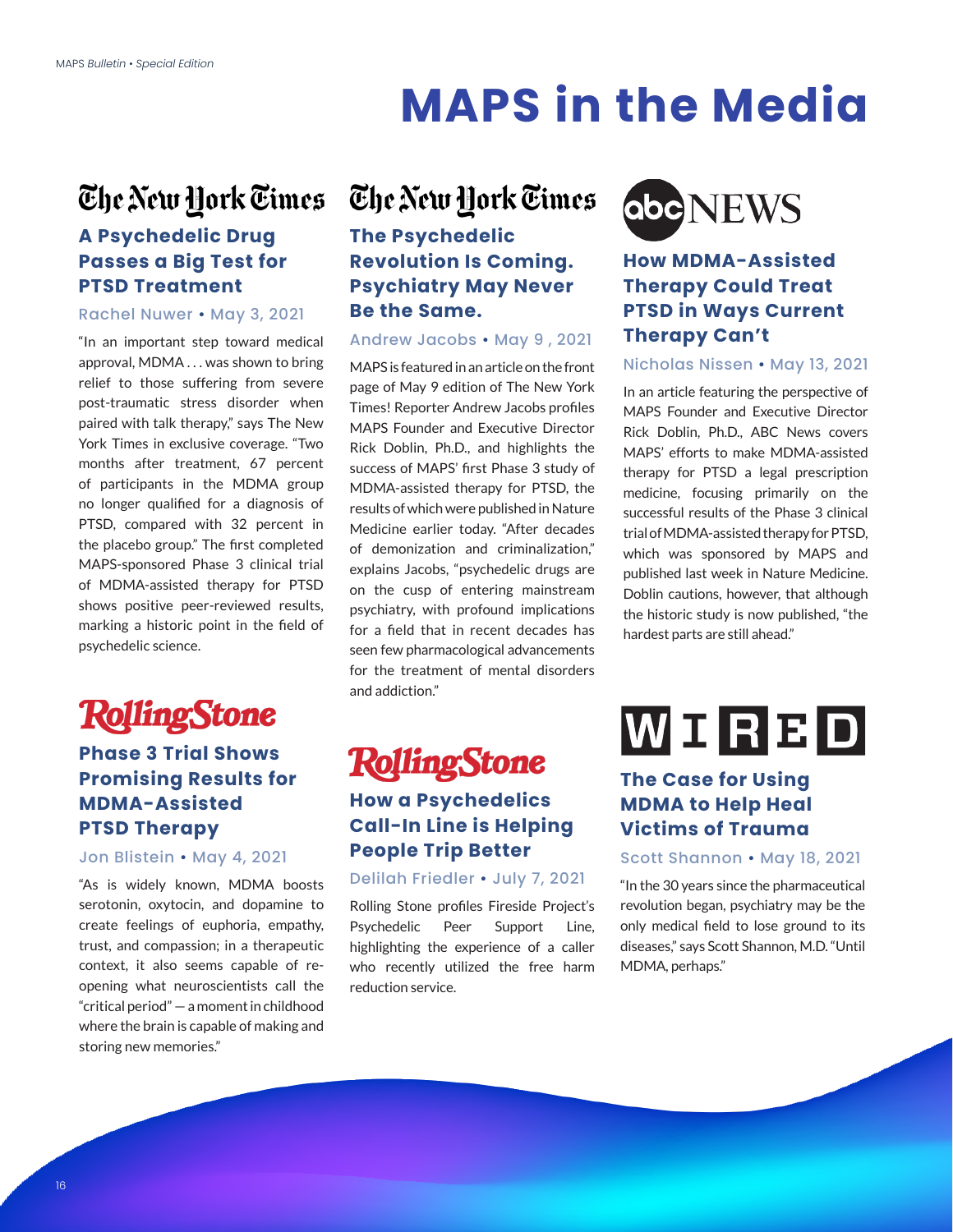# TIME **A New Study Points to MDMA as a Powerful Treatment for PTSD**

### Jeffrey Kluger • May 11, 2021

TIME contextualizes the findings of the first Phase 3 clinical trial of MDMAassisted therapy for PTSD, providing a brief overview of the challenges that face people who experience PTSD, as well as the MAPS-sponsored study's statistically significant results. "I speculate that the demand will be unprecedented," says Jennifer Mitchell, Ph.D., lead author of the study. "There are so many people suffering from PTSD and the current treatment options leave much to be desired."

# **Psychology Today**

## **Psychedelics in Psychiatry: New Data Supporting an Old Idea**

### Joe Pierre, M.D. • May 3, 2021

"This is an important study because it's the largest study done to date, with results that—similar to previous smaller studies are encouraging."



## **MDMA Could Help Trauma Survivors Face Painful Memories**

#### Rachel Schraer • May 13, 2021

BBC News provides their international audience with an in-depth overview of Nature Medicine's publication of peer-reviewed results from the MAPS-sponsored Phase 3 clinical trial of MDMA-assisted therapy for posttraumatic stress disorder (PTSD), including expert perspectives on the data, scientific education about trauma, and details about the pathway toward making MDMA-assisted therapy a legal prescription treatment option for PTSD.

"This trial, run by US charity the Multidisciplinary Association for Psychedelic Studies [MAPS], found 88% of people had a 'meaningful reduction in symptoms' and 67% no longer qualified for a PTSD diagnosis at all after 18 weeks and three sessions of MDMA-assisted therapy," reports Rachel Schraer of BBC News. "[MAPS'] chief scientific officer Dr. Berra Yazar-Klosinski said MDMA could be legalised and available for prescription by 2023 in the US, and this summer she plans to travel to Europe to begin the process of seeking regulatory approval from the EU and the UK."



## **A Psychedelic Drug Boom in Mental Health Treatment Comes Closer to Reality**

#### Eric Rosenbaum • May 10, 2021

In a new article from CNBC, journalist Eric Rosenbaum explores how the first completed Phase 3 clinical trial investigating the treatment of posttraumatic stress disorder (PTSD) with MDMA-assisted therapy is leading to a "psychedelic drug boom in mental health treatment," referencing the recent peer-reviewed publication of results from the MAPS-sponsored research in Nature Medicine. CNBC highlights how the promising results are supporting potential prescription use of MDMAassisted therapy becoming approved by the FDA by 2023, noting that future access to psychedelic therapy may help mitigate the increasing prevalence of mental health conditions impacting large portions of the world.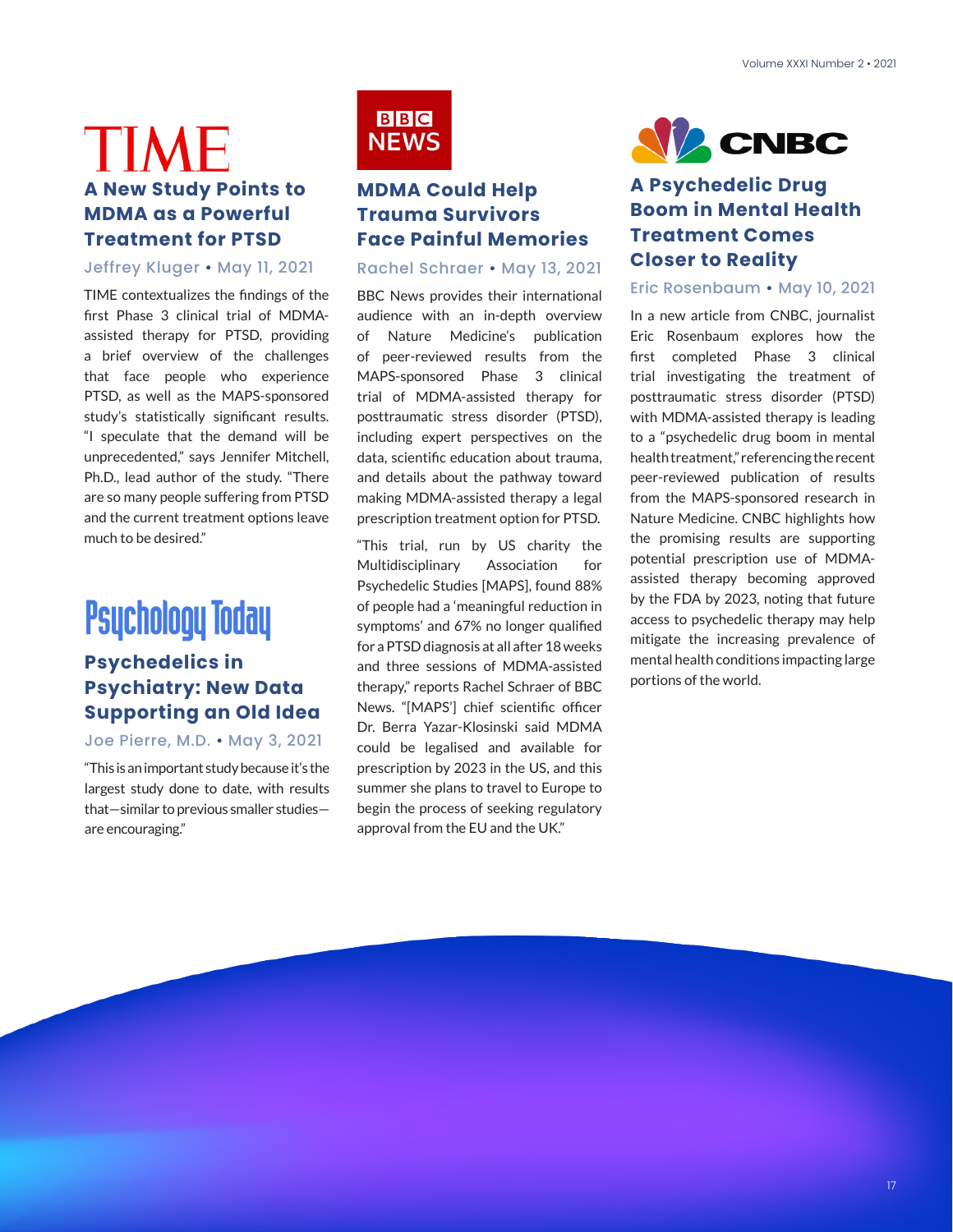# **[MAPS in the Media](https://maps.org/media), continued**

# **SCIENTIFIC AMERICAN MDMA Shows New Promise for Trauma, but the Drug Alone Is Not a Cure**

#### Zoe Cormier • May 12, 2021

Scientific American explores how the future of mental healthcare may be impacted by MAPS' first Phase 3 trial of MDMA-assisted therapy for PTSD, the results of which were published one week ago in Nature Medicine. In the article, MAPS Founder and Executive Director Rick Doblin, Ph.D., reflects on the success of the study, stating, "I expected this to work, but the big surprise was how statistically significant it was."

# **Newsweek**

### **Psychedelic Drug Shows Great Promise As Mental Health Treatment, New Study Finds**

#### Adam Piore • May 10, 2021

"What the MDMA clearly did, is it allowed people to go into dark places where ordinarily they did not want to go," says Bessel van der Kolk, M.D., a Principal Investigator of MAPS' Phase 3 trial of MDMA-assisted therapy for PTSD, in Newsweek. "Sometimes they were quite upset during the sessions. But they always came up with unexpected attitude changes, insights, insights that were more than just intellectual, that often gave them an entirely different orientation towards themselves. Selfforgiveness became a very important part of it also, replacing self-blame for what happened."

# **BARRON'S**

**The First Phase 3 Success for Psychedelics Will Pave the Way for an Industry**

#### Bill Alpert • May 11, 2021

Author Bill Alpert of Barron's contrasts MAPS' leading non-profit and public benefit models with the profit-oriented approach of new psychedelic companies. "None of the for-profits are talking about drug policy reform," highlights MAPS Founder and Executive Director Rick Doblin, Ph.D.

# GOOD<br>HOUSEKEEPING

### **Are Psychedelics the Next Big Cure?**

### Meryl Davids Landau • June 10, 2021

Psychedelic research "studies that have been completed, while preliminary, have been nothing short of amazing," declares Good Housekeeping, as advancements in psychedelic science continue to reach new audiences.